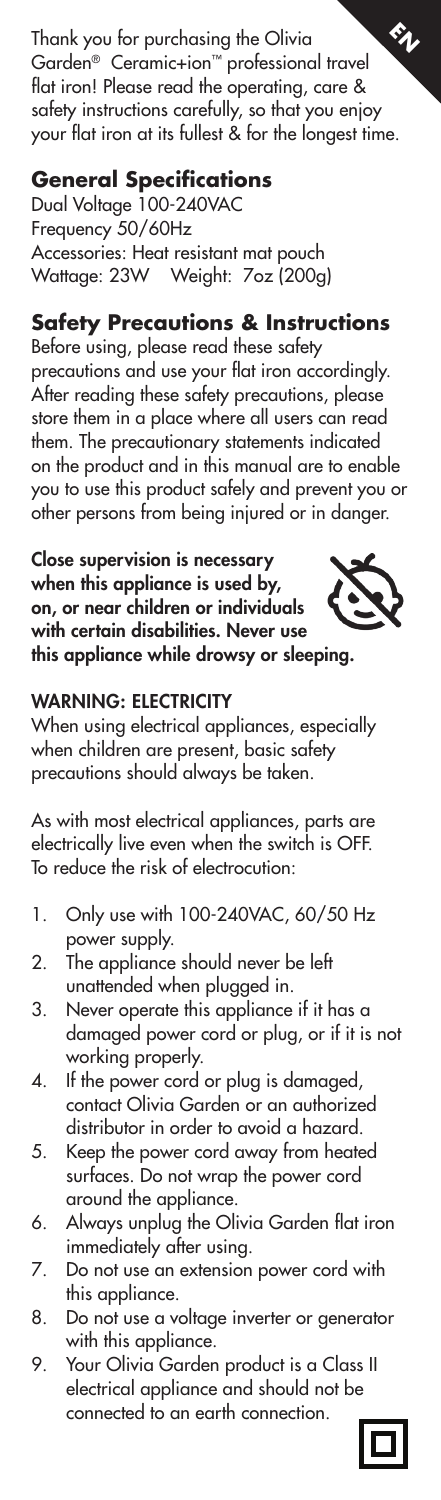## WARNING: KEEP AWAY FROM WATER

Any appliance is electrically live even when the switch is OFF. To reduce the risk of death or injury by electrical shock:

1. Do not use your flat iron while bathing, showering, or in any other application where it could come into contact with water or other liquid.



 $\epsilon_\nu$ 

- 2. Do not place or store your flat iron where it can fall or be pulled into a tub or sink.
- 3. Do not place into water or other liquid.
- 4. Do not spray or apply wet styling aids directly onto your flat iron.
- 5. If your flat iron falls into water, unplug it immediately. Do NOT reach into water.
- 6. Always unplug your flat iron immediately after using.

#### WARNING: HOT SURFACES

This iron gets extremely hot. Please use caution when handling. To reduce the risk of burns, fire or injury to persons:

- 1. This appliance should never be left unattended when plugged in.
- 2. Use this appliance only for its intended use as described in this manual. Do not use attachments not recommended by manufacturer.
- 3. Keep the cord away from heated surfaces.
- 4. Never place objects on the iron plates. The plates get extremely hot and objects may melt or damage the plates.
- 5. Do not use outdoors or operate where aerosol products are being used or where oxygen is being administered.
- 6. This unit is hot when in use. Do not let eyes or skin touch heated surfaces.
- 7. Do not place the heated unit directly on any surface (unless it is high heat resistant) while it is hot or still plugged in.

### **Operating Instructions**

This appliance is for salon or household use, and may be plugged into your AC electrical outlet (100-240VAC 50/60Hz). If you are traveling, use the appropriate adapter to plug in your electrical outlet. Your flat iron will then automatically adjust itself to the adequate voltage and function normally.

#### IMPORTANT

Keep heated surfaces away from contact with all skin areas and eyes. Do not touch straightening plates with your fingertips. For shorter hair, place a thin plastic comb between scalp and iron to avoid touching scalp. Test small section of hair before styling whole head.

- 1. Place the iron on a smooth and flat surface, ideally on your heat resistant mat, and then plug into outlet.
- 2. Switch the ON/OFF switch to ON.
- 3. Allow 1 minute (or less) for flat iron to reach the maximum temperature.
- 4. Work with hair sections that are no more than 1" wide and 1⁄4" thick.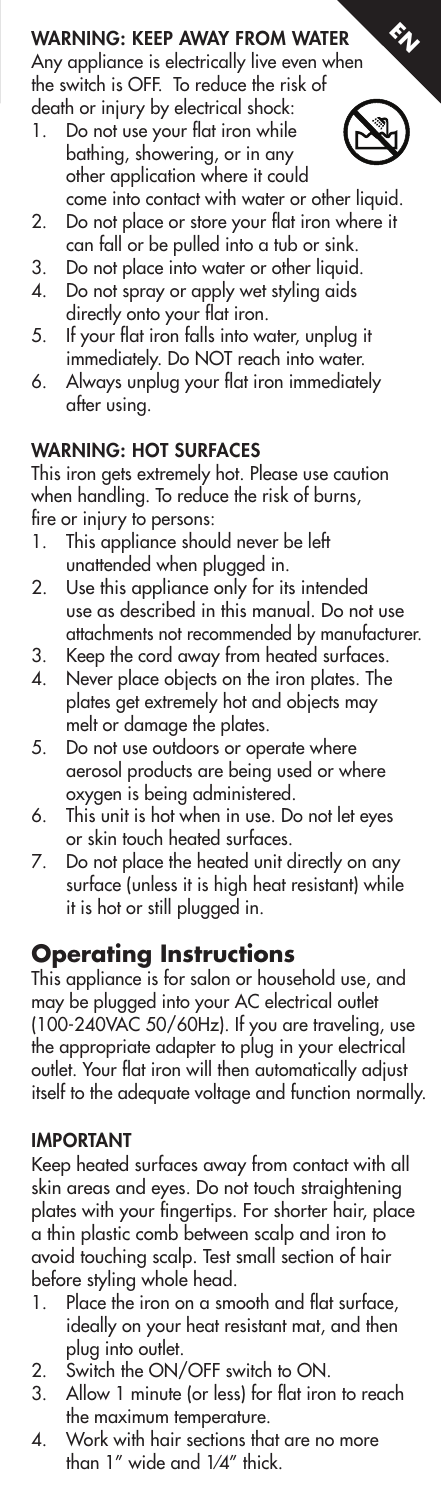- 5. Place hair between hot plates & press firmly.
- 6. Pull through hair, maintaining constant tension.
- 7. Release pressure from handle and allow hair to slip out. CAUTION: Hair will be hot. Let hair cool before touching.

 $\epsilon_\nu$ 

- 8. Repeat until desired result is achieved.
- 9. Switch the ON/OFF switch to OFF to turn your flat iron OFF. Unplug the iron.

### **Care & Maintenance**

To ensure optimum performance of your flat iron, the plates should be cleaned regularly.

- Before cleaning, ensure that the flat iron is switched OFF, has cooled down and is unplugged from the power supply.
- Use a soft cloth slightly moistened with water to clean the plates and the external surface of the housing. Do not apply water or cleaning agents directly onto the flat iron.

# **Warranty**

Limited warranty against defects in material or workmanship for 24 months.

This limited warranty DOES NOT COVER:

- Normal wear and tear such as shorts in the power supply cord or plug.
- Damage due to external factors, misuse or abuse such as but not limited to: dropping, foreign objects being placed on plates, wrong voltage supply, neglect in safety precautions
- Tampering such as repair or attempted repair by an unauthorized party
- Damage resulting from use of unauthorized attachments

### WHERE VALID

The limited warranty is valid only in the United States (excluding territories) & Canada. Outside of the United States, contact your local distributor for warranty terms and service. Flat iron must be purchased from an authorized Olivia Garden reseller. Void where prohibited.

#### HOW IT WORKS

See our website oliviagarden.com or call 1-800-922-2301 for warranty information.

# **Certifications**

Your Olivia Garden flat iron is compliant CTUVUS and CE.



# **Recycling & Disposal**

Your Olivia Garden flat iron is an product classified as an 'electrical or electronic equipment' and must not be disposed of with other household or commercial waste at the end of its working life. When you have no further use for this product, please dispose of it according to your local authority's recycling procedure. For more information contact your local authority.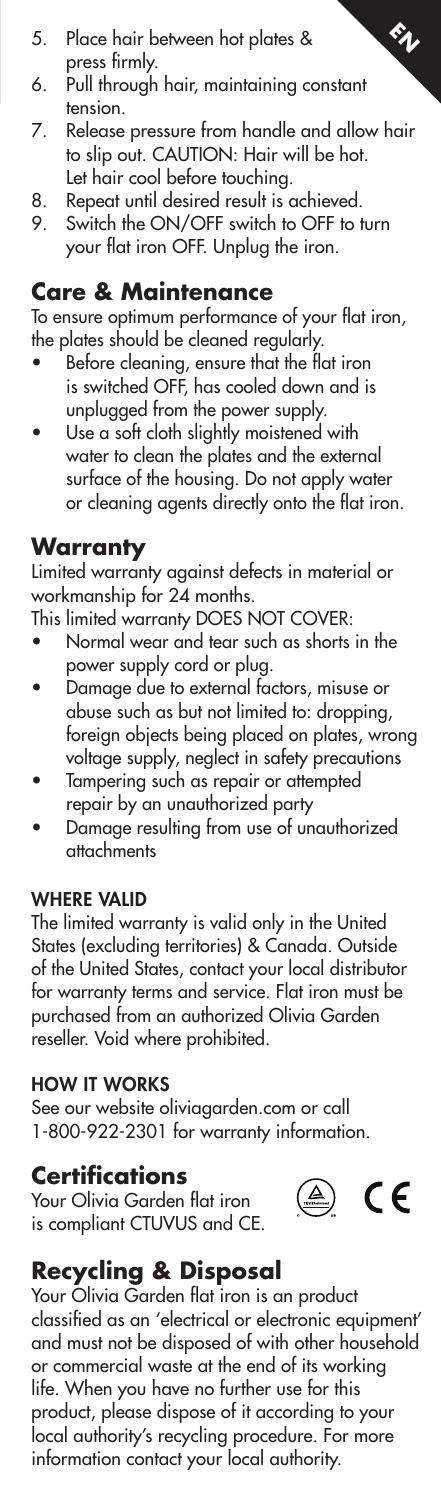¡Gracias por comprar la plancha de viaje profesional Olivia Garden® Ceramic+ion™! Lea atentamente las instrucciones de funcionamiento, cuidado y seguridad para que disfrute de su plancha al máximo y dura el tiempo más largo posible. También encontrará adjuntas las instrucciones de garantía. **ES**

### **Especificaciones Generales**

Doble voltaje 100-240VAC Frecuencia 50/60Hz Accesorios: Cartuchera resistente al color Vatios: 23W Peso: 7oz (200g)

#### **Precauciones e Instrucciones de Seguridad**

Antes de usar, lea estas precauciones de seguridad y use su plancha como corresponde. Después de leer estas precauciones de seguridad, guárdelas en un lugar donde todos los usuarios puedan leerlas. Las declaraciones de precaución indicadas en el producto y en este manual son para permitirle usar este producto de la manera más segura y para evitar que usted u otras personas sufran lesiones o estén en peligro.

Es necesario de tener una supervisión cercana cuando esta plancha es utilizada por, sobre o cerca de niños o personas con ciertas discapacidades. Nunca utilice este aparato cuando esté soñoliento o dormid

#### ADVERTENCIA: ELECTRICIDAD

Al usar aparatos eléctricos, especialmente cuando hay niños presentes, siempre se deben tomar precauciones básicas de seguridad.

Al igual que con la mayoría de los aparatos eléctricos, las partes eléctricas están eléctricamente activas incluso cuando el interruptor está apagado. Para reducir el riesgo de electrocución:

- 1. Utilice solo con una fuente de alimentación de 100-240 VAC, 60/50 Hz.
- 2. El aparato nunca debe dejarse desatendido cuando está enchufado.
- 3. Nunca opere este aparato si tiene un cable o enchufe dañado, o si no funciona correctamente.
- 4. Si el cable de alimentación o el enchufe están dañados, póngase en contacto con Olivia Garden o un distribuidor autorizado para evitar un peligro.
- 5. Mantenga el cable de alimentación alejado de superficies calientes. No enrolle el cable de alimentación alrededor del aparato.
- 6. Siempre desenchufe su plancha de pelo inmediatamente después de usarla.
- 7. No utilice un cable de extensión con este aparato.
- 8. No utilice un inversor de voltaje o generador con este aparato.
- 9. Su plancha es un aparato eléctrico de clase II y no debe conectarse a una toma de tierra.

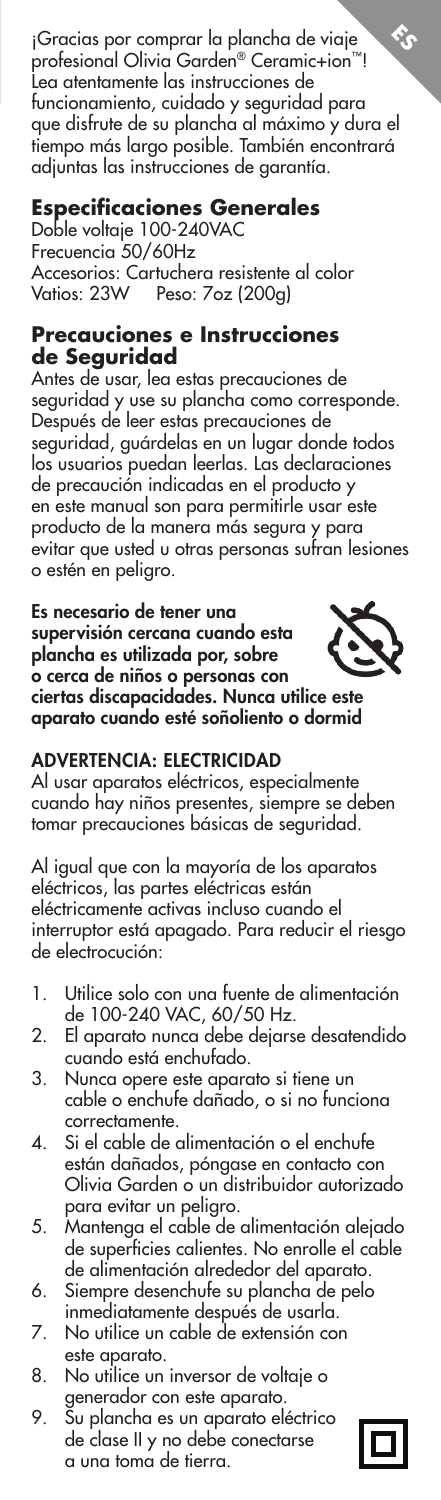#### ADVERTENCIA: MANTÉNGASE ALEJADO DEL AGUA

Cualquier aparato está eléctricamente activo incluso cuando el interruptor está apagado. Para reducir el riesgo de muerte

- o lesiones por descarga eléctrica: 1. No use su plancha de pelo al bañarse, ducharse o en cualquier otra aplicación
	- donde pueda entrar en contacto con agua u otro líquido.

**ES**

- 2. No coloque ni almacene su plancha en un lugar donde pueda caerse o tirarse en una tina o el fregadero.
- 3. No lo coloque ni lo deje caer en agua u otro líquido.
- 4. No rocíar ni apliquar productos liquidos de peinado directamente sobre las placas de su plancha.
- 5. Si su plancha se cae al agua, desenchúfela inmediatamente. NO toque el agua.
- 6. Siempre desenchufe su plancha inmediatamente después de usarla.

#### ADVERTENCIA: SUPERFICIES CALIENTES

Esta plancha se pone extremadamente caliente. Por favor, tenga cuidado al manejar.

Para reducir el riesgo de quemaduras, incendios o lesiones a personas:

- 1. Este aparato nunca debe dejarse desatendido cuando está enchufado.
- 2. Use este aparato solo para el uso previsto como se describe en este manual. No utilice
- accesorios no recomendados por el fabricante. 3. Mantenga el cable alejado de superficies calientes.
- 4. Nunca coloque objetos sobre las placas de hierro. Las placas se calientan mucho y los objetos pueden derretirse o dañar las placas.
- 5. No lo use al aire libre ni lo haga funcionar donde se estén usando productos en aerosol o donde se esté administrando oxígeno.
- 6. Esta plancha está caliente cuando está en uso. No permita que los ojos o la piel toquen las superficies calientes.
- 7. No coloque la plancha directamente sobre ninguna superficie (a menos que sea muy resistente al calor) mientras esté caliente o aún enchufada.

# **Instrucciones de Operación**

Este aparato es para uso doméstico o de salón, y puede enchufarse en enchufes eléctricos de CA (100-240 VAC 50/60 Hz). Si está de viaje, use el adaptador adecuado para enchufar la toma de corriente. Su plancha de pelo se ajustará automáticamente al voltaje adecuado y funcionará normalmente.

#### IMPORTANTE

Mantenga las superficies calientes lejos del contacto con todas las áreas de la piel y los ojos. No toque las placas alisadoras con la punta de los dedos. Para el cabello más corto, coloque un peine de plástico fino entre el cuero cabelludo y la plancha para evitar tocar el cuero cabelludo. Prueba una pequeña sección de cabello antes de peinar toda la cabeza.

- 1. Coloque la plancha de pelo sobre una superficie lisa y plana, idealmente sobre su
- tapete resistente al calor, y después enchufarla. 2. Ponga el interruptor ON / OFF en ON.
- 3. Permita 1 minuto (o menos) para que la plancha alcance la temperatura máxima.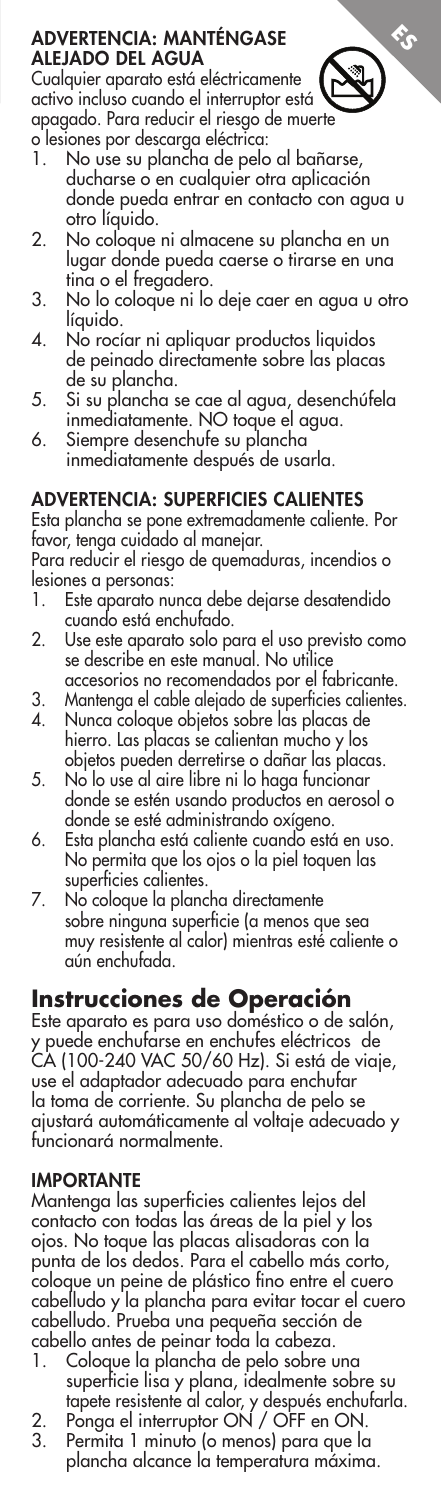- 4. Trabaje con secciones de cabello que no tengan más de 25mm de ancho y 6mm de grueso.
- 5. Coloque el cabello entre las placas calientes y presione hacia abajo firmemente.

**ES**

- 6. Pase a través del pelo, manteniendo una tensión constante.
- 7. Libere la presión del mango y deje que el cabello se deslice. PRECAUCION: el pelo estará caliente. Deja que el cabello se enfríe antes de tocarlo.
- 8. Repita hasta lograr el resultado deseado.
- 9. Ponga el interruptor ON/OFF en OFF para apagar su plancha.
- 10. Desenchufe la plancha de pelo.

#### **Cuidado y Mantenimiento:**

Para garantizar un rendimiento óptimo de su plancha de pelo Olivia Garden, debe limpiar las placas con regularidad.

- Antes de limpiar, asegúrese que la plancha esté apagada, se haya enfriado y esté desenchufada.
- Use un pañuelo suave y ligeramente húmedo con agua para limpiar las placas y la superficie externa de la unidad. No aplique agua o productos de limpieza directamente sobre las placas.

### **Garantía**

Esta plancha tiene una garantía limitada contra defectos en materiales o mano de obra durante 24 meses. Esta garantía limitada NO CUBRE:

- Desgaste normal, como cortocircuitos en el cable de alimentación o el enchufe.
- Daños debidos a factores externos, uso indebido o abuso como, por ejemplo, caídas, objetos extraños colocados en las placas, uso con voltaje incorrecto, negligencia en las precauciones de seguridad.
- Reparación o intento de reparación por alguien no autorizado.
- Daños causados por el uso de accesoios no autorizados.

#### DONDE SEA VALIDO

La garantía limitada es válida solo en los Estados Unidos (excluyendo los territorios) y Canadá. Fuera de los Estados Unidos, comuníquese con su distribuidor local para conocer los términos y el servicio de la garantía. Nuestra plancha de pelo se debe comprar de un distribuidor autorizado Olivia Garden. Nulo donde esté prohibido.

#### CÓMO FUNCIONA

Vea nuestro sitio web oliviagarden.com o llame al 1-800-922-2301 para obtener información sobre la garantía.

### **Conformidad:**

Su plancha Olivia Garden es compatible con CTUVUS y CE.



# **Reciclaje y Eliminación**

Su plancha es un producto clasificado como 'equipo eléctrico o electrónico' y no debe desecharse con otros residuos domésticos o comerciales al final de su vida útil. Cuando ya no tenga más uso para su producto Olivia Garden, deséchelo de acuerdo con el procedimiento de reciclaje de su autoridad local. Para más información contacte a su autoridad local.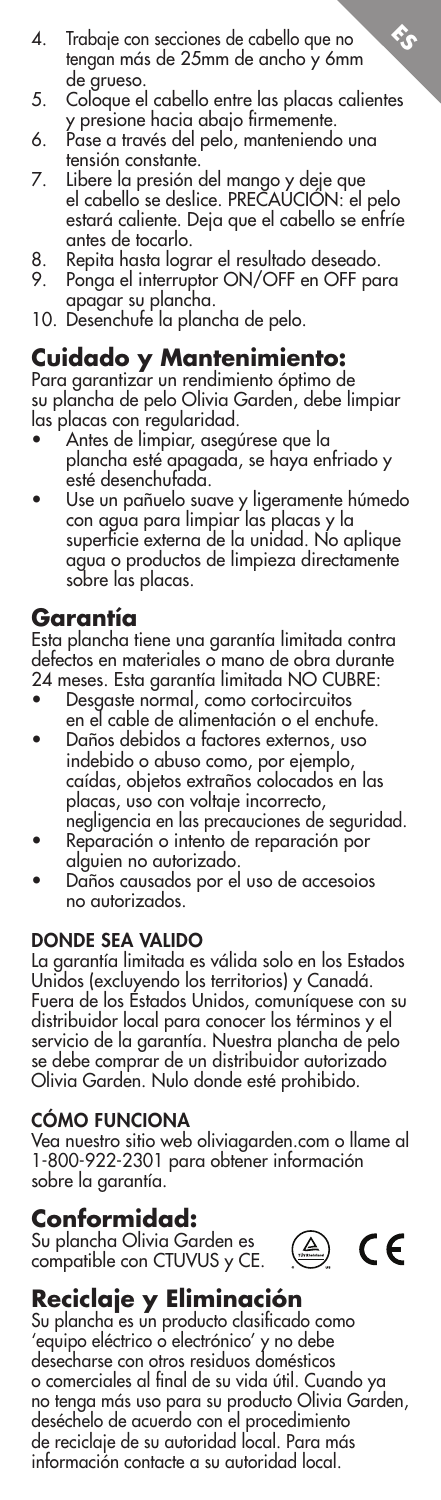Merci d'avoir acheté le fer à lisser professionnel de voyage Olivia Garden® Ceramic+ion™! Veuillez lire attentivement les instructions d'utilisation, d'entretien et de sécurité, afin de pouvoir profiter pleinement de votre fer à lisser. **FR**

#### **Spécifications Générales**

Double tension 100-240VAC Fréquence 50/60Hz Accessoires: tapis pochette résistant à la chaleur Puissance: 23W Poids: 7oz (200g)

#### **Précautions et Consignes de Sécurité**

Avant d'utiliser votre fer à lisser, veuillez lire ces consignes de sécurité et l'utiliser en conséquence. Après avoir lu ces précautions de sécurité, rangez-les dans un endroit où tous les utilisateurs peuvent les lire. Les conseils de prudence indiqués sur le produit et dans ce manuel ont pour but de vous permettre d'utiliser ce produit en toute sécurité et d'éviter que vousmême ou d'autres personnes soyez blessés ou en danger.

Une surveillance attentive est nécessaire lorsque cet appareil est utilisé par, sur ou à proximité d'enfants ou de personnes présentant certains handicaps. N'utilisez jamais cet appareil en état de somnolence ou de sommeil.

## AVERTISSEMENT: ÉLECTRICITÉ

Lors de l'utilisation d'appareils électriques, particulièrement en

présence d'enfants, des précautions de sécurité élémentaires doivent toujours être prises.

Comme avec la plupart des appareils électriques, les composants électriques sont sous tension même lorsque l'interrupteur est sur OFF. Pour réduire le risque d'électrocution:<br>1. Utilisez uniquement avec une alin

- 1. Utilisez uniquement avec une alimentation 100-240VAC, 60/50 Hz.
- 2. L'appareil ne doit jamais être laissé sans surveillance lorsqu'il est branché.
- 3. N'utilisez jamais cet appareil si son cordon d'alimentation ou sa fiche est endommagé ou s'il ne fonctionne pas correctement.
- 4. Si le cordon d'alimentation ou la fiche est endommagé, il doit être remplacé par Olivia Garden ou un distributeur agréé afin d'éviter tout risque. Contactez-nous ou votre distributeur immédiatement.
- 5. Gardez le cordon d'alimentation à l'écart des surfaces chauffées. N'enroulez pas le cordon d'alimentation autour de l'appareil.
- 6. Débranchez toujours le fer à lisser Olivia Garden immédiatement après utilisation.
- 7. N'utilisez pas de rallonge électrique avec cet appareil.
- 8. N'utilisez pas d'onduleur ou de générateur de tension avec cet appareil.
- 9. Votre produit Olivia Garden est un appareil électrique de classe II et ne doit pas être relié à la terre.

# AVERTISSEMENT: MAINTENIR À L'ÉCART DE L'EAU

Tout appareil est sous tension même lorsque l'interrupteur est éteint. Pour réduire les risques de mort ou de blessure par électrocution:



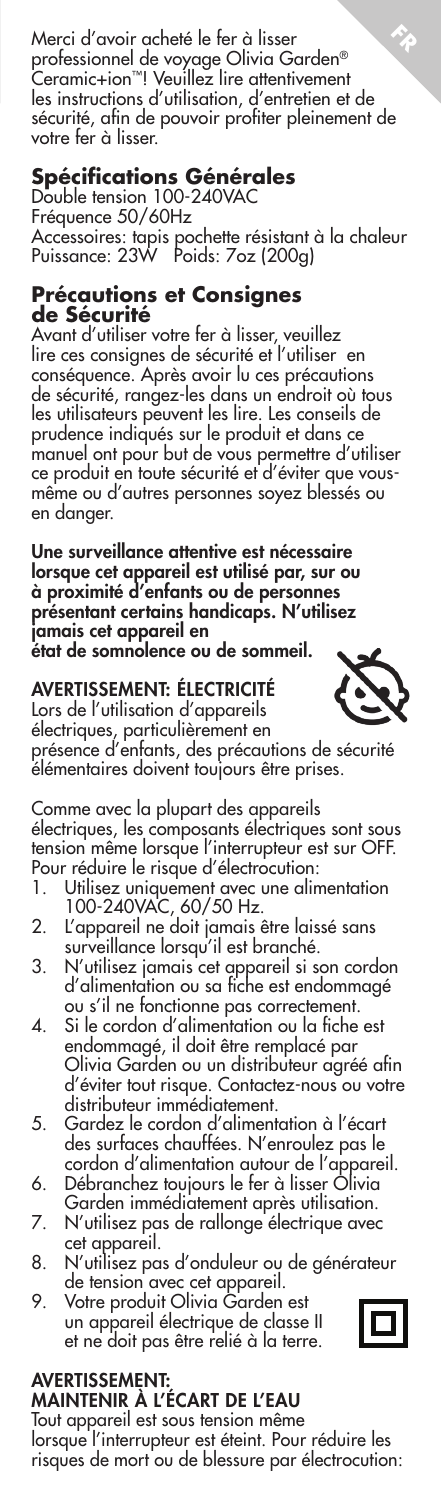1. N'utilisez pas votre fer à lisser pendant le bain, la douche ou toute autre application susceptible d'entrer en contact avec de l'eau ou un autre liquide.



**FR**

- 2. Ne placez pas et n'entreposez pas votre fer à lisser où il pourrait tomber ou être entraîné dans une baignoire ou un lavabo.
- 3. Ne placez pas et ne tombez pas votre fer à lisser dans de l'eau ou dans tout autre liquide.
- 4. Ne vaporisez pas et n'appliquez pas de produits de coiffage humides directement sur votre fer à lisser.
- 5. Si votre fer à lisser tombe dans l'eau, débranchez-le immédiatement. Ne pas essayer de l'atteindre dans l'eau.
- 6. Débranchez toujours votre fer à lisser immédiatement après utilisation.

#### AVERTISSEMENT: SURFACES CHAUDES

Ce fer devient extrêmement chaud. Veuillez faire preuve de prudence lors de la manipulation. Pour réduire les risques de brûlures, d'incendies ou de blessures corporelles:<br>1. Cet appareil ne

- Cet appareil ne doit jamais être laissé
- sans surveillance lorsqu'il est branché. 2. Utilisez cet appareil uniquement pour l'usage auquel il est destiné, tel que décrit dans ce manuel. N'utilisez pas d'accessoires non recommandés par le fabricant.
- 3. Gardez le cordon à l'écart des surfaces chaudes.
- 4. Ne placez jamais d'objets sur les plaques du fer à lisser. Le fer devient chaud et des objets peuvent fondre ou endommager les plaques.
- 5. N'utilisez pas à l'extérieur et n'utilisez pas de produits en aérosol ou contenant de l'oxygène.
- 6. Cet appareil est chaud lorsqu'en cours d'utilisation. Ne pas amener les surfaces chaudes au contact des yeux ou de la peau.
- 7. Ne placez pas l'appareil chauffé directement sur une surface (sauf si elle résiste à une chaleur élevée) et tant qu'il est chaud ou encore branché.

# **Mode d'Emploi**

Cet appareil est destiné à un usage domestique ou professionnel, et peut être branché sur votre prise secteur (100-240 VAC 50 / 60Hz). Si vous voyagez, utilisez un adaptateur approprié pour brancher à votre prise électrique. Votre fer à lisser s'ajustera alors automatiquement à la tension fournie et fonctionnera normalement.

#### IMPORTANT

Gardez les surfaces chaudes à l'écart du contact avec toutes les zones de la peau ou des yeux. Ne touchez pas les plaques lissantes du bout des doigts. Pour les cheveux plus courts, placez un peigne fin en plastique entre le cuir chevelu et le fer à lisser pour éviter de toucher le cuir chevelu. Testez une petite mèche de cheveux avant de coiffer la tête entière.

- 1. Placez le fer à lisser sur une surface lisse et plane, idéalement sur votre tapis résistant à la chaleur, puis branchez-le dans la prise secteur.
- 2. Placez le bouton ON/OFF sur ON. 3. Attendez 1 minute (ou moins) pour que les plaques chauffantes atteignent l la température maximale.
- 4. Travaillez avec des mèches de cheveux ne dépassant pas 25mm de largeur et 6mm d'épaisseur.
- 5. Etalez les cheveux uniformément et placez les entre les plaques chauffantes, puis appuyez fermement.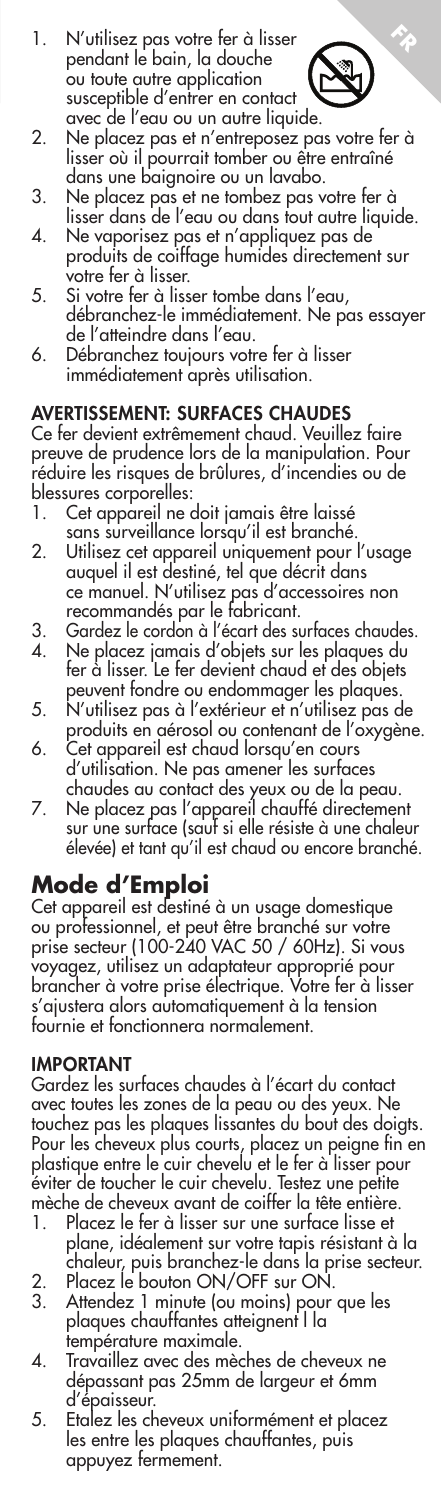- 6. Passez les cheveux au travers des plaques en maintenant une tension constante.
- 7. Relâchez la pression sur la poignée et laissez les cheveux glisser hors des plaques. ATTENTION: les cheveux seront chauds. Laissez les cheveux refroidir avant de les toucher.

**FR**

- 8. Répétez jusqu'à l'obtention du résultat souhaité.
- 9. Placez le bouton ON/OFF sur OFF pour éteindre votre fer a lisser.
- 10. Débranchez le fer.

#### **Entretien et Maintenance**

Pour assurer une performance optimale de votre fer à lisser Olivia Garden, les plaques doivent être nettoyées régulièrement.

- Avant le nettoyage, assurez-vous que le fer à lisser est éteint, refroidi et débranché.
- Utilisez un chiffon doux, légèrement humidifié avec de l'eau pour nettoyer les plaques et les surfaces extérieures du fer. N'appliquez pas d'eau ou d'agents de nettoyage directement sur les plaques.

### **Garantie**

Le fer à lisser Olivia Garden est couvert par une garantie limitée de 24 mois, contre tout défaut de matériel ou de fabrication. Cette garantie limitée NE COUVRE PAS:

- L'usure et détérioration normale comme les faux-contacts dans le fil d'alimentation électrique ou dans la prise électrique
- Les dommages dus à une mauvaise utilisation ou à des abus tels que: chutes, objets étrangers placés sur les plaques, mauvaise alimentation en tension, négligence dans le
	- respect des mesures de sécurité
- Altération telle que la réparation ou tentative de réparation par une personne non autorisée
- Les dommages résultant de l'utilisation d'accessoires non autorisées.

#### VALIDITÉ

La garantie limitée est valable uniquement aux États-Unis (territoires exclus) et au Canada. En dehors de l'Amérique du Nord, contactez votre distributeur local. Le fer à lisser doit être acheté auprès d'un revendeur agréé Olivia Garden. Nul là où la loi l'interdit.

#### COMMENT FAIRE:

Allez voir notre site oliviagarden.com ou appelez au 1-800-922-2301 pour plus d'information sur la garantie.

### **Certification**

Votre fer à lisser est certifié par les organismes CTUVUS et CE.



# **Recyclage et élimination**

Votre fer à lisser Olivia Garden est un produit classé comme «équipement électrique ou électronique». Cela signifie que votre appareil électrique ne doit pas être jeté aux ordures ménagères comme les autres déchets ménagers ou commerciaux en fin de vie. Lorsque vous n'utilisez plus votre produit Olivia Garden, veuillez le mettre au rebut conformément à la procédure de recyclage de votre autorité locale. Pour plus d'informations, contactez votre autorité locale.